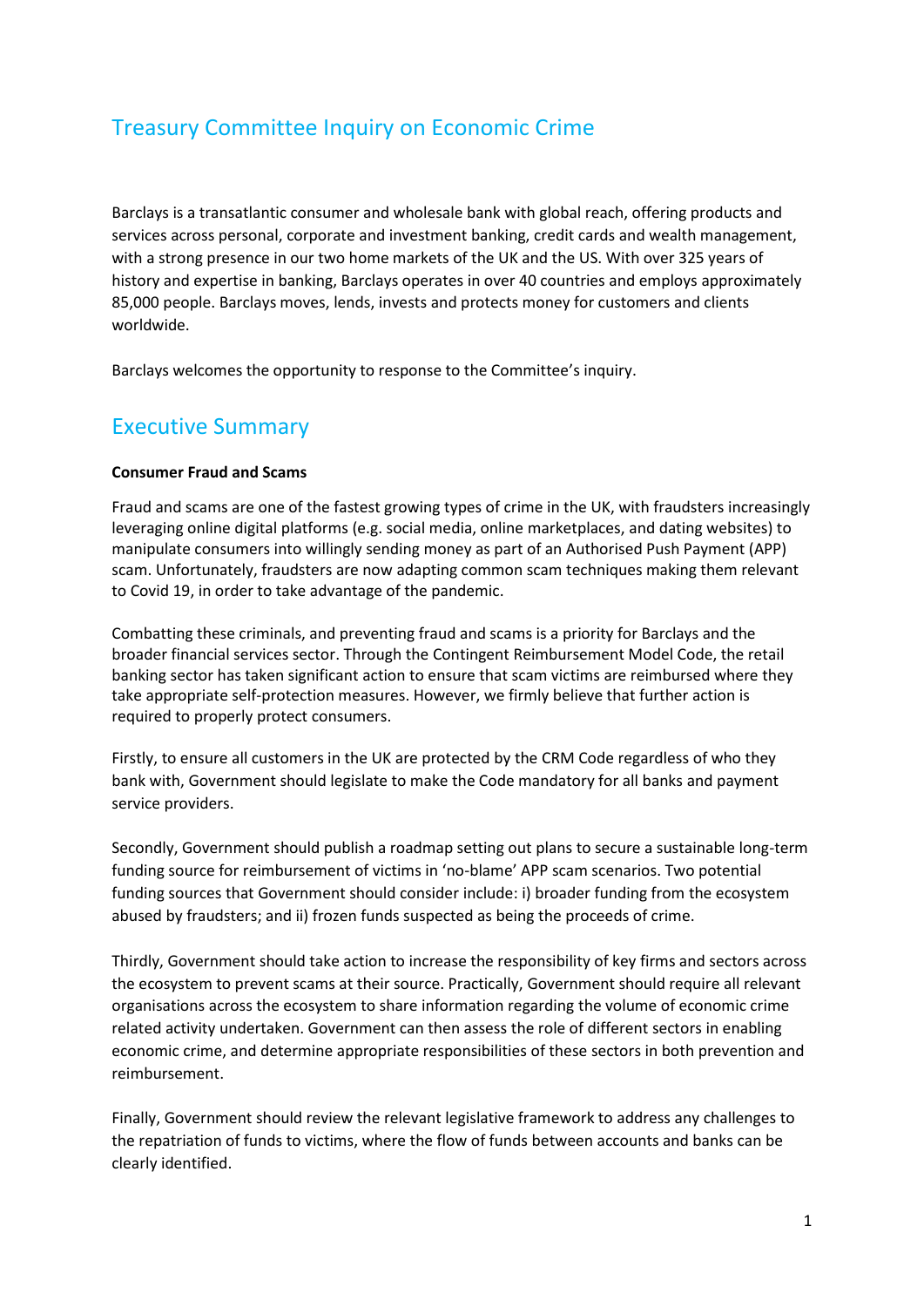#### **Anti Money Laundering**

Significant progress has been made since the Committee's previous Economic Crime Inquiry in 2018: the Government has established the Economic Crime Strategic Board (ECSB), which has since published the UK Economic Crime Plan for 2019-2022; the Government has consulted on the introduction of an Economic Crime Levy; and the model of the Joint Money Laundering Intelligence Taskforce (JMLIT) has been reviewed to optimise it for the future. While these are all positive developments, further action is required to ensure the UK remains a hostile environment for economic crime.

The most significant action is reform of the current Suspicious Activity Reporting (SARs) framework. An enhanced SARs tool, enabling better data analytics and the efficient flow of information between the regulated sector and the authorities, is critical to ensuring that SARs can be converted into meaningful law enforcement outcomes.

We believe the proposed reforms to Companies House will also have a significant impact in the fight against economic crime and should be prioritised for legislative implementation. In the meantime, it is vital that action is taken under the current framework of rules where possible to reduce abuse of Companies House.

The Government's proposed Economic Crime Levy, would aim to raise approximately £100 million per year from AML regulated entities, to support the economic crime policy agenda. Barclays supports an appropriately designed and effectively administered Levy, which we believe could provide a sustainable funding source for combatting economic crime into the future.

Finally, a key challenge in the fight against economic crime in the UK is the relatively slow pace of reform. To increase the pace of reform, government should consider reform through regulatory guidance, as seen in other jurisdictions.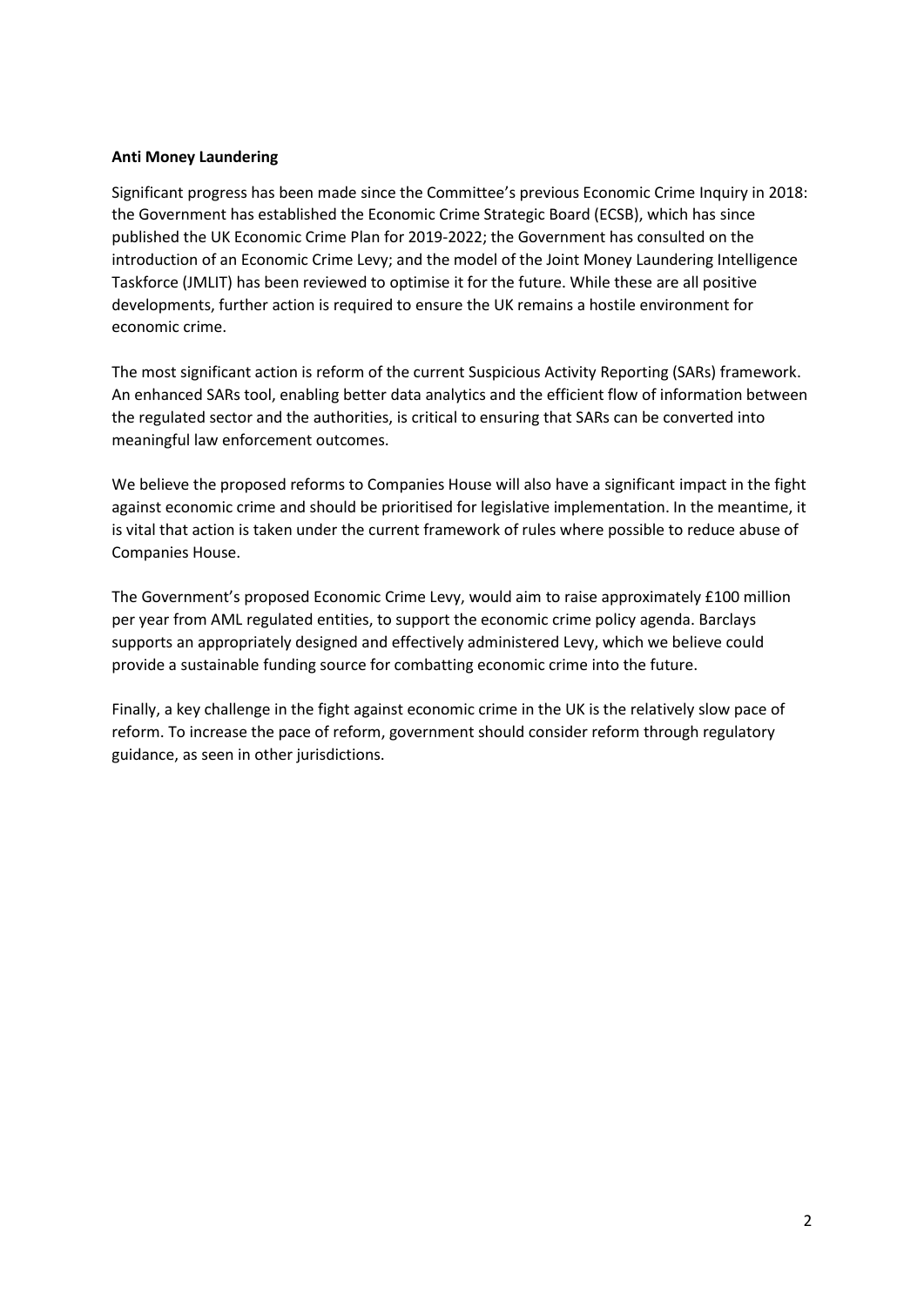# CONSUMER FRAUD AND SCAMS

# The Fraud and Scams Landscape

With £1.2bn stolen by fraudsters in 2019, fraud and scams are one of the fastest growing types of crime in the UK. Digitalisation and the proliferation of the internet into everyday life has enabled this rapid growth. Whereas in recent decades, scams would be undertaken in person, through print media or over the phone, fraudsters are adapting their methods and leveraging online digital platforms (including social media, online marketplaces, technology platforms, and dating websites) to engage and manipulate consumers into willingly sending money as part of an Authorised Push Payment (APP) scam.

The scams undertaken by fraudsters are varied, innovative and can be very convincing, with common examples including purchase scams, romance scams, investment scams, and invoice scams. (See UK Finance report: Fraud - [The Facts 2020](https://www.ukfinance.org.uk/system/files/Fraud-The-Facts-2020-FINAL-ONLINE-11-June.pdf) for a fuller overview of common scam techniques). Indeed, the issue of fraud and scams is only getting worse with the total value of funds lost through APP scams in 2019 increasing 29%, the number of reported cases increasing 45%<sup>1</sup>, and over £207 million lost in the first half of  $2020^2$ .

Stopping these economic criminals - and the pain and loss they inflict – is therefore a key priority for Barclays and the broader industry. The financial services sector has established various initiatives and is taking significant action to both educate consumers and reduce their risk of falling victim to a scam, and combat the criminals directly to prevent their crimes succeeding.

However, there is a limit to how much the financial services sector can practically achieve in preventing scams alone. While making a payment at a bank may be the last stage in the process, victims will often have been manipulated by fraudsters through other channels, before they reach the point of sending funds. Therefore, to effectively prevent and reduce the number of successful scams, these other channels in the ecosystem need to be incentivised to take coordinated and concerted action, and be held responsible where they fail to do so.

A comprehensive solution to the ever growing threat of scams therefore requires a change from the current sectoral and siloed approach, to a comprehensive ecosystem-wide strategy that, we believe, will be far more effective in tackling economic criminals, and protecting consumers.

# Fraud and Scams in the Covid 19 Pandemic

Unfortunately, fraudsters are using the sense of uncertainty and fear during the Covid pandemic to take advantage of vulnerable people and businesses. They are adapting common scam techniques, making them relevant to the pandemic, in order to manipulate and deceive consumers. Specific examples include:

 **HMRC refunds or pay-outs -** Texts and emails impersonating HMRC and the government offering a pay-out or a refund, and asking the consumer to click a link, which leads to a fake site.

 $\overline{a}$ 

<sup>1</sup> [UK Finance Report: Fraud -](https://www.ukfinance.org.uk/system/files/Fraud-The-Facts-2020-FINAL-ONLINE-11-June.pdf) The Facts 2020.

<sup>2</sup> [UK Finance Report: Half Year Fraud Update 2020](https://www.ukfinance.org.uk/system/files/Fraud-The-Facts-2020-FINAL-ONLINE-11-June.pdf)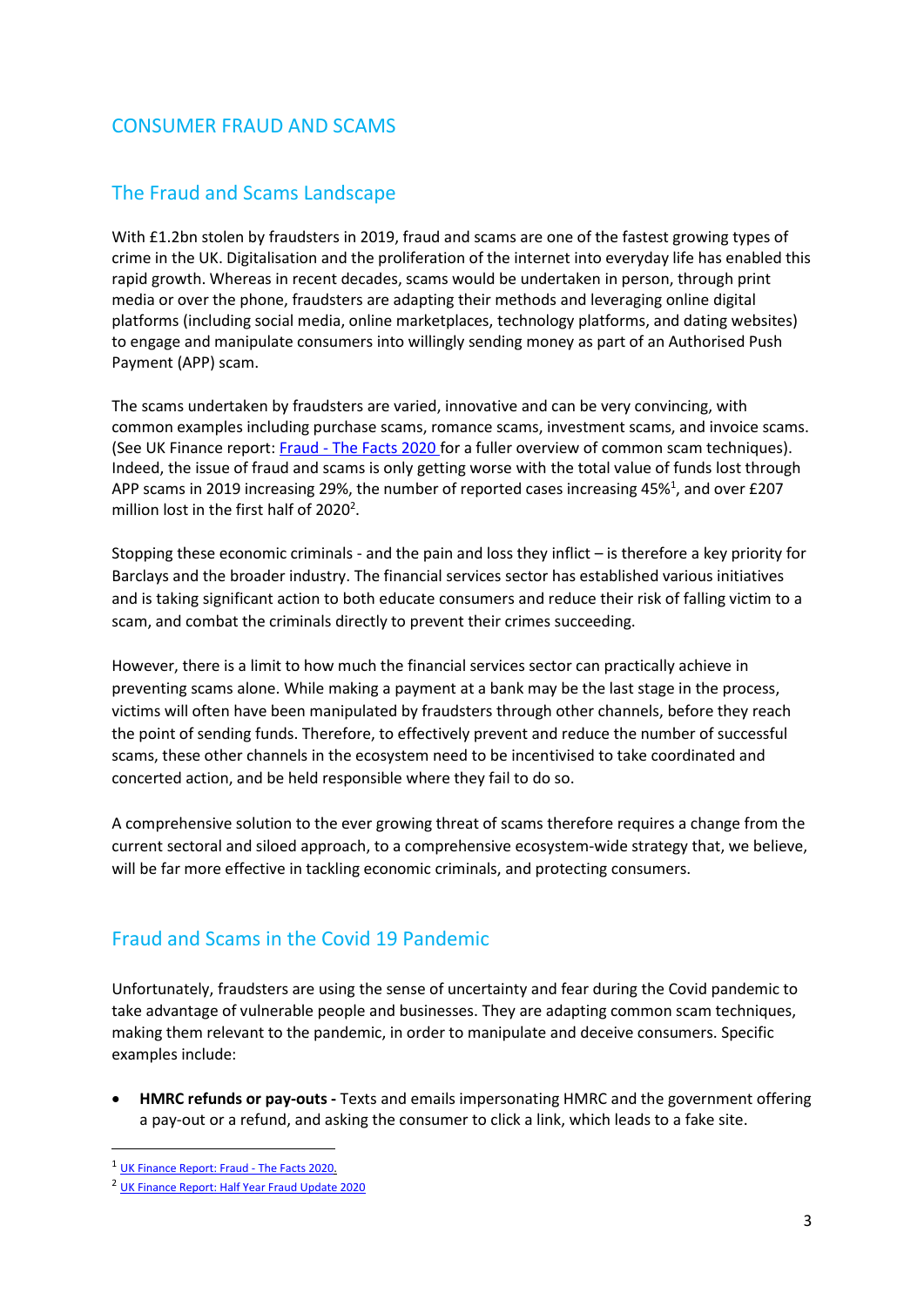- **NHS Test and Trace –** Fake NHS Test and Trace service communications asking for financial details, PINs or passwords, or requesting consumers click links or move money.
- **Fake adverts -** Fraudsters placing adverts on social media for goods at bargain prices e.g. protective masks, clothes, and games consoles to pets.
- **Campaigns or charities Raising money -** Fake websites purporting to be raising money for research into cures, or funds for victims, to get donations.
- **Company pay-outs or refunds -** Posing as legitimate holiday, insurance or entertainment companies, fraudsters contact consumers about a genuine refund that they're expecting. They might know some of their personal details and request more information or money.
- **Courier fraud** Seemingly helpful people offering support with shopping for essentials, and asking for a consumer's bank card and PIN.
- **Scam emails – relating to:**
	- o an app tracking coronavirus using an interactive map
	- o NHS goodwill gestures
	- o Business working conditions or policies
	- o Information about hospitals in affected areas
	- o Mortgage repayment holidays or rent relief
	- o Parcel shipping cancellations
	- o Money transfer requests for victims trapped abroad
	- o Services claiming they can diagnose coronavirus
	- o The World Health Organisation (WHO)

The below table provides the percentage change in the value and volume of various scams taking place since the beginning of the pandemic.

| <b>Scam Type</b>                               | Volume<br>% Increase since Covid | Value<br>% Increase since Covid |
|------------------------------------------------|----------------------------------|---------------------------------|
| Advance Fee Scam                               | 45%                              | 41%                             |
| Impersonation - Other                          | 58%                              | 47%                             |
| Impersonation - Police or Bank<br><b>Staff</b> | 72%                              | 130%                            |
| <b>Investment Scam</b>                         | 34%                              | 107%                            |
| Invoice and Mandate Scam                       | $-32%$                           | 5%                              |
| Purchase Scam                                  | 0.30%                            | 10%                             |
| Romance Scam                                   | 38%                              | 83%                             |

# Authorised Push Payment Scams

As the Committee is aware, in 2019, the retail banking industry introduced the Contingent Reimbursement Model (CRM) Code, a voluntary code which provides measures to help prevent fraud from taking place, and establishing guidelines to determine the circumstances in which victims should be reimbursed by their bank. The Code is a positive step in the fight against scams, and ensures that where customers have taken reasonable self-protection steps, but have still fallen victim to fraud or a scam, they are reimbursed.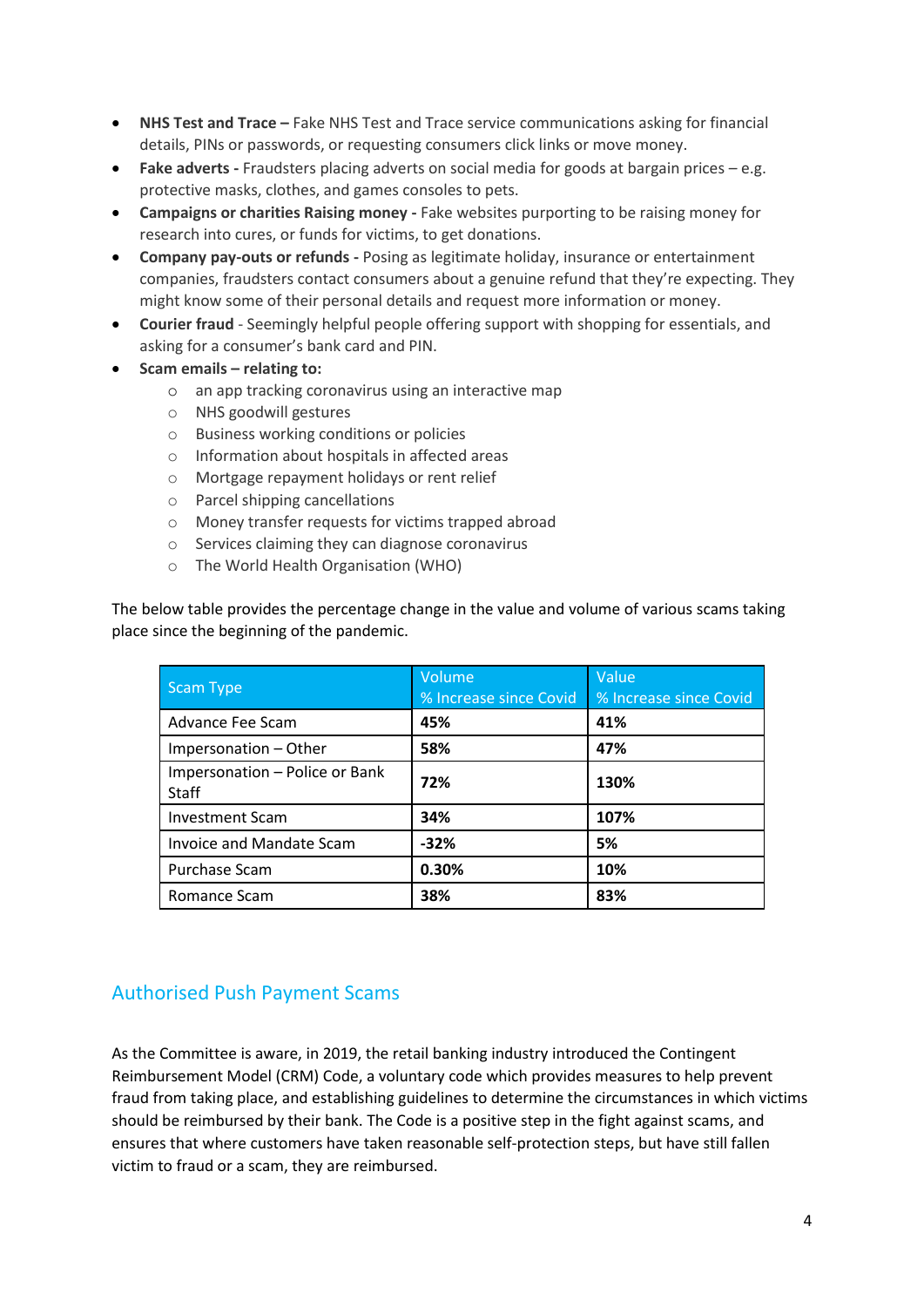However, it is only a first step, and far greater action is required if consumers are to be properly protected. Taken together, we believe these further actions will reduce the prevalence of APP scams, and provide sustainable source of funding for no-blame scenarios.

### **1. Legislation to Mandate an Updated CRM Code**

The Code is currently only a voluntary initiative. While nine firms are signatories and participants to the Code, there are many other significant firms that are not signatories, meaning customers of those firms do not necessarily receive the protections provided for in the Code. We believe that all customers in the UK should be protected under the Code regardless of who they bank with.

Additionally, the Lending Standards Board (LSB) is currently undertaking a review of the Code to see how it could be improved. The Code should provide greater clarity as to what the expected responsibilities of all participants are, and what constitutes effective efforts at prevention by banks. This will remove current uncertainty, and provide a clearer expectation of outcome for all participants.

As an immediate next step, and in line with the Committee's recommendation from its 2018 Economic Crime Inquiry, Government should legislate to make the CRM Code mandatory for all banks and payment service providers. Government should reflect any updates to the Code following the LSB review in any moves to legislate the Code.

### **2. Securing a Long-Term Funding Solution for 'No-Blame' Scenarios**

Currently, scam victims in 'no blame' scenarios (where it has been established that both the bank and the customer took reasonable steps to protect against scams, yet the scam still succeeded) are reimbursed from a temporary central fund. This fund has been voluntary funded by Code signatories as a temporary measure whilst a long-term funding mechanism for such cases is established.

As the Committee may be aware, a range of funding solutions have been explored, but none have proved acceptable to all stakeholders. Whilst we remain of the view that we do not wish to see consumers lose their reimbursement in no-blame cases, we also note that it is not sustainable for Code signatories to continue to fund such cases ad infinitum. Barclays therefore believes that, alongside the legislation to mandate the CRM Code, Government should publish a roadmap setting out its plans to secure a sustainable long-term funding source for reimbursement of victims in 'noblame' APP scam scenarios.

There are two potential funding sources that Government should consider: i) funding from firms that are also utilised by fraudsters to facilitate scams; and ii) frozen funds suspected as being the proceeds of crime.

#### *i) Funding from Firms Across the Broader Ecosystem*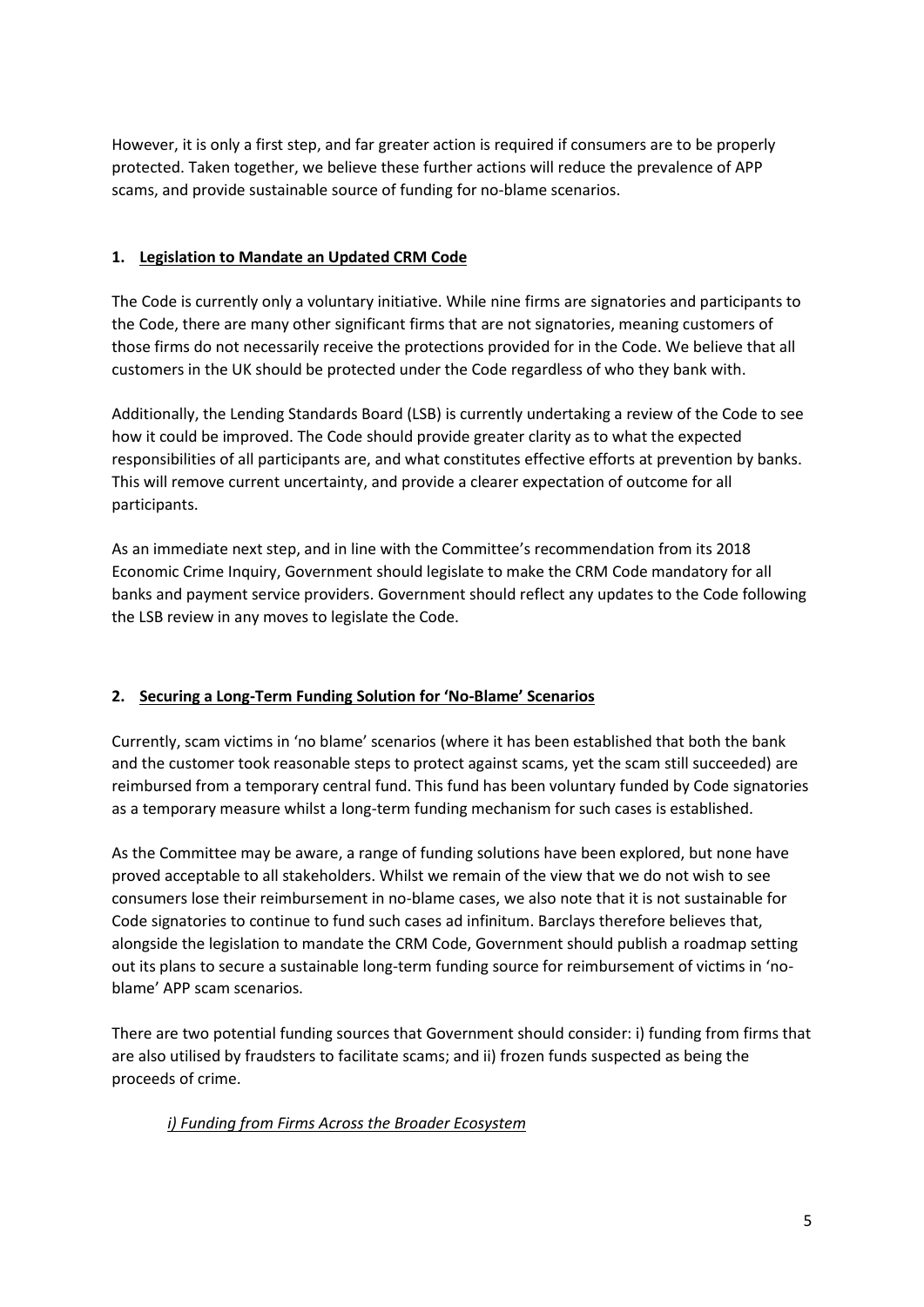As set out previously, both fraud and scams take place in a complex ecosystem, with fraudsters taking advantage of linkages across firms in many different sectors. All firms across this ecosystem leveraged by fraudsters, should have clear obligations and responsibilities placed upon them to minimise the extent to which fraudsters are able to operate on their platforms. Where firms do not act to meet this responsibility, these firms should be held responsible for any losses incurred by victims as a result of their lack of action. This would most easily be achieved by requiring such firms to make contributions to the existing 'no blame' fund.

This would mean that, unlike the situation today, where banks are responsible for reimbursing victims in situations where it is clear there is no further action they could have taken to prevent the scam, responsibility for reimbursement of victims would be placed on the organisation that facilitates the scam, regardless of their sector.

### *ii) Funding from the Proceeds of Crime*

Alongside funding from other firms across the ecosystem that enable scams, Government should consider the extent to which funds held by firms in suspense accounts - on the basis that they are suspected proceeds of crime - could contribute towards a sustainable funding model for the reimbursement of scam victims in 'no blame' scenarios.

Funds held by banks in suspense accounts include funds suspected to be the proceeds of scams and fraudulent activity. These funds rightfully "belong" to the victims of that criminal activity, but those victims cannot reasonably be identified in order for the funds to be returned. Given that such funds originate in criminal activity, and are currently not being used for any socially beneficial purpose, it would seem logical and appropriate that they be used to reimburse victims of economic crime. Government should explore whether these funds could provide a source of funding for 'no blame' scenarios, potentially using the Dormant Assets framework as a model. Such a use of these funds would sit alongside the commitment in the Government's Economic Crime Plan to repatriate more funds to victims.

#### **3. Increasing Responsibility of Key Firms and Sectors to Prevent Scams at their Source**

While action to ensure scam victims are reimbursed is positive from a consumer perspective, significant numbers of scams are still taking place, creating distress for consumers and funding criminals. Barclays therefore believes Government should take a number of actions - which could be achieved by bringing Economic Crime into scope of the Online Harms Bill - to prevent scams taking place in the first place.

As a practical first step, Government should require all relevant organisations across the ecosystem to share information with a central entity regarding the volume of economic crime related activity undertaken through their platforms. Government should then review such data to assess how other sectors are playing an enabling role in economic crime, and determine the appropriate responsibilities of these sectors in both prevention and reimbursement. The routine collection and publication of such data could be achieved via the proposed Online Harms Bill, or through the Home Office's Sector Charters, and would help provide a deeper understanding of fraud and scams.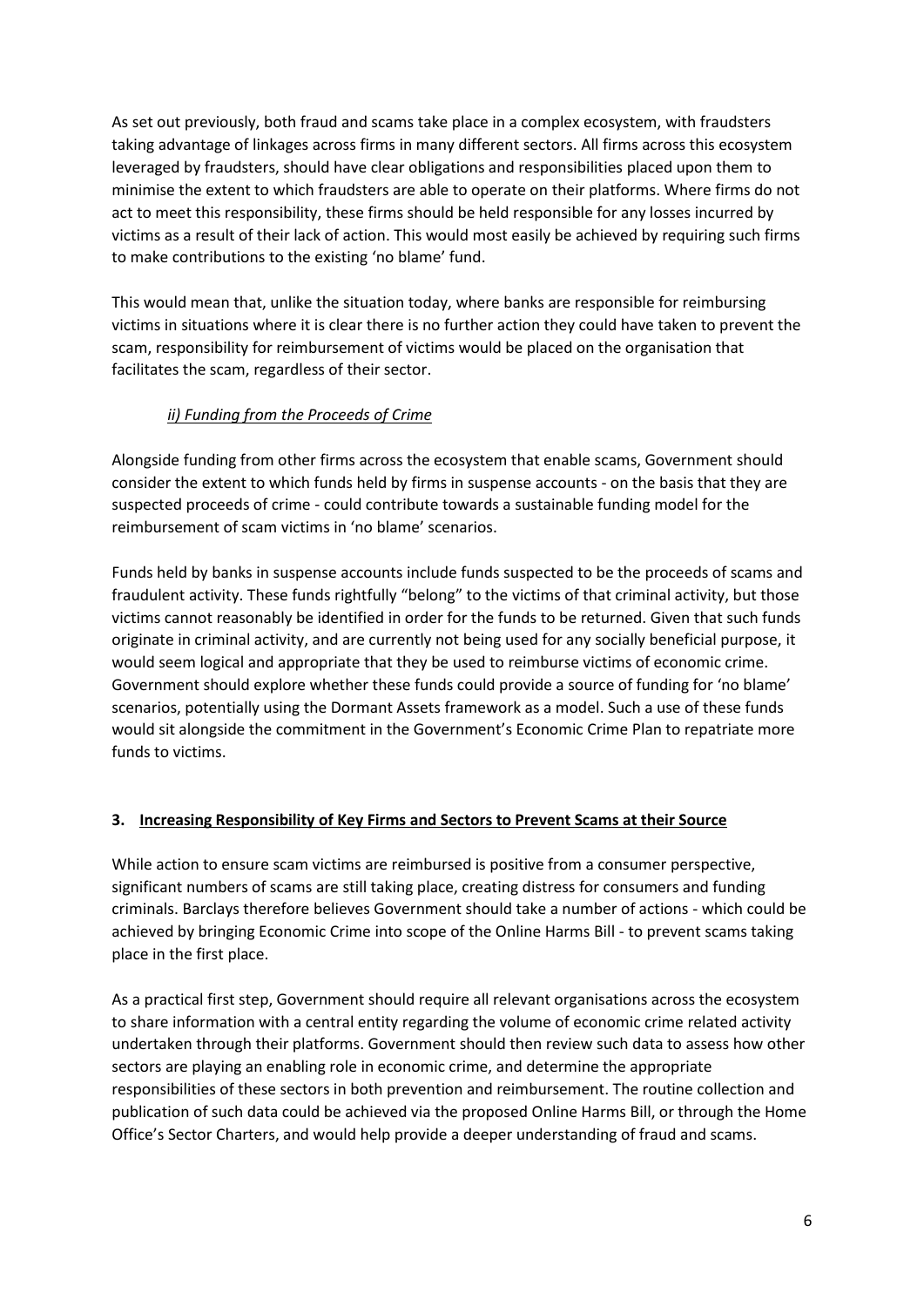Further, we believe Government should look to bring together key players across the ecosystem (building on the work of Stop Scams UK and UK Finance) to agree a collaborative approach to stopping scams at their source.

Finally, we believe Government should create a taskforce to establish a detailed understanding of the ecosystem, and devise a series of policy responses designed to combat those responsible.

### **4. Repatriation of Stolen Funds**

As identified by the Committee in its 2018 Inquiry, one of the challenges currently faced by banks is that, whilst they may able to identify where funds could be the proceeds of fraudulent activity using the Mule Insights Tactical Solution (MITS), they are not always able to repatriate those funds back to the victim.

Where a bank suspects that a customer holds proceeds of crime, it cannot take any action in relation to this property without having obtained consent from the NCA, otherwise it risks committing a money laundering offence and creating a civil liability between the banks and the customer. Whilst the Proceeds of Crime Act enables firms to report suspicion to law enforcement, and enables law enforcement to then take steps to restrain and recover such property, it does not provide a clear framework enabling victims to recover their property or guidance to the firm on balancing its obligations. This is significant, particularly given that law enforcement will only restrain and recover a small fraction of all of the suspected proceeds of crime reported to them. This, in part, is why firms continue to hold significant balances of suspected proceeds of crime in suspense accounts.

Government should review the relevant legislative framework to address any challenges to the repatriation of funds to victims, where the flow of funds can be clearly identified.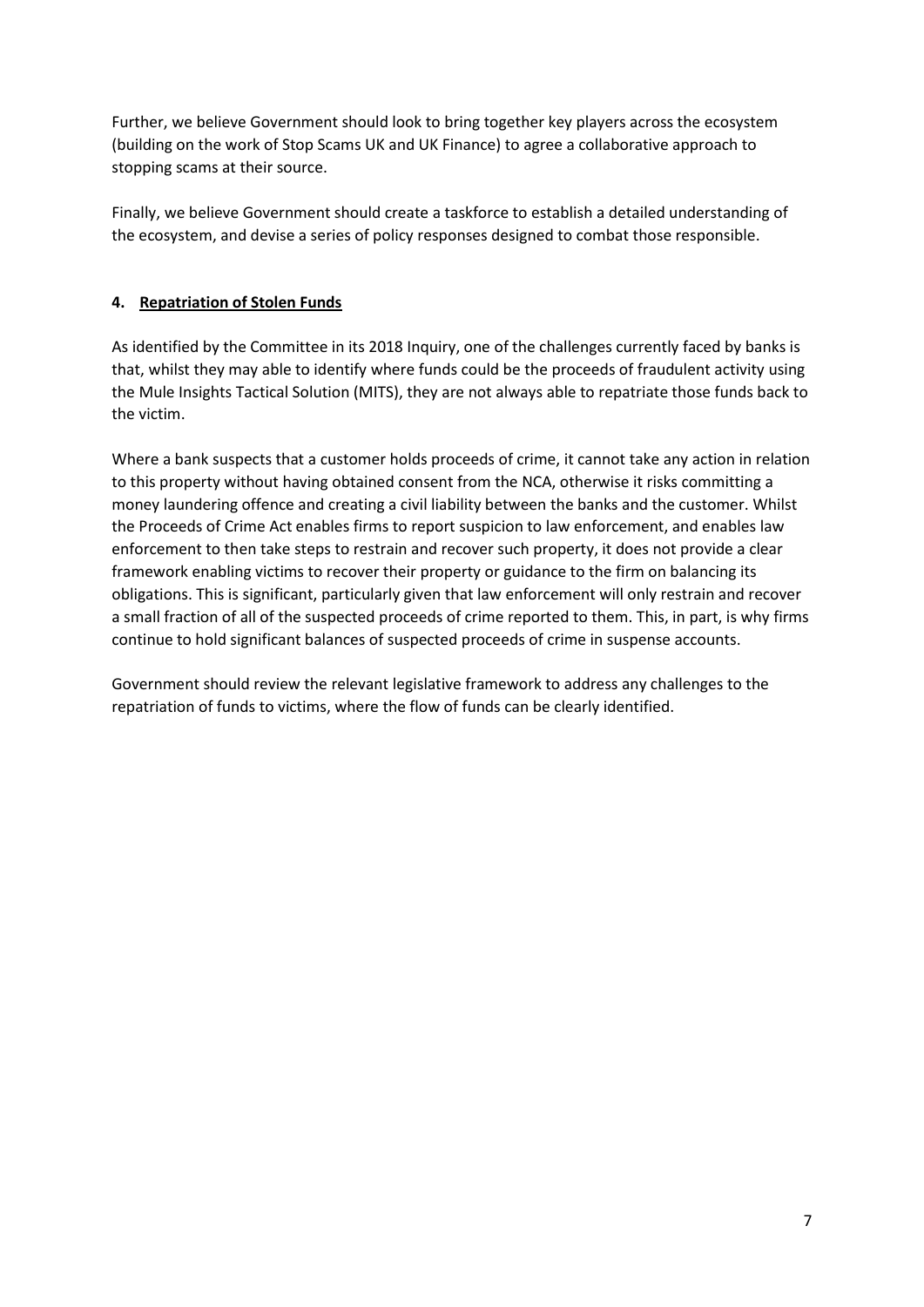# ANTI-MONEY LAUNDERING

## The AML Landscape

Since the Treasury Committee's previous Inquiry on Economic Crime in 2018, the UK has seen substantial progress in the fight against economic crime.

Firstly, the Government has established the Economic Crime Strategic Board (ECSB), a board chaired jointly by the Home Secretary and the Chancellor, and comprising senior leaders from the UK financial services sector, intended to orchestrate the national response to economic crime in the UK. The ECSB has also since published the Economic Crime Plan for 2019-2022, setting out the UK's strategic priorities and ambitious deliverables to provide enhanced capability for the prevention and detection of economic crime in the UK. The plan represents a long-term commitment in the UK to improving efforts to combat economic crime while providing the necessary investment to ensure the UK can combat a constantly changing landscape.

The Government has also recently consulted on the introduction of an Economic Crime Levy, aiming to raise approximately £100 million per year from AML regulated entities, to support the economic crime policy agenda. Barclays supports the proposed Levy, which we believe will provide a sustainable funding source for combatting economic crime into the future.

2020 has been a challenging year but there have been notable improvements in the economic crime landscape. The public and private sector have reviewed the Joint Money Laundering Intelligence Taskforce (JMLIT) to optimise the model for the future, and development of the fusion cell has been accelerated, bringing the aspiration of real-time information sharing closer. This progress, given constraints, demonstrates a real appetite across the public and private sectors to drive forward reform.

Barclays, alongside the other major UK banks, are committed to fighting economic crime. We work closely with law enforcement, regulators and Government partners in various public-private partnership initiatives to ensure that the UK remains a hostile environment for economic criminals. These partnerships, alongside other reforms such as SARs reform, and that of Companies House, provide the best opportunity to tackle financial crime in the UK.

## Challenges and Policy Recommendations

#### SARs Reform

To ensure the UK remains a world-leader in the prevention of economic crime, Government should prioritise reform of the current Suspicious Activity Reporting (SARs) framework. An enhanced SARs tool, enabling better data analytics and the efficient flow of information between the regulated sector and the authorities, is critical to ensuring that SARs can be converted into meaningful law enforcement outcomes. As part of any reform efforts, policymakers should consider how appropriate sharing of broader information between the private and public sectors, and within the private sector itself, could support efforts to reduce economic crime. SARs reform has been an economic crime policy priority for a considerable period of time, and there is widespread belief that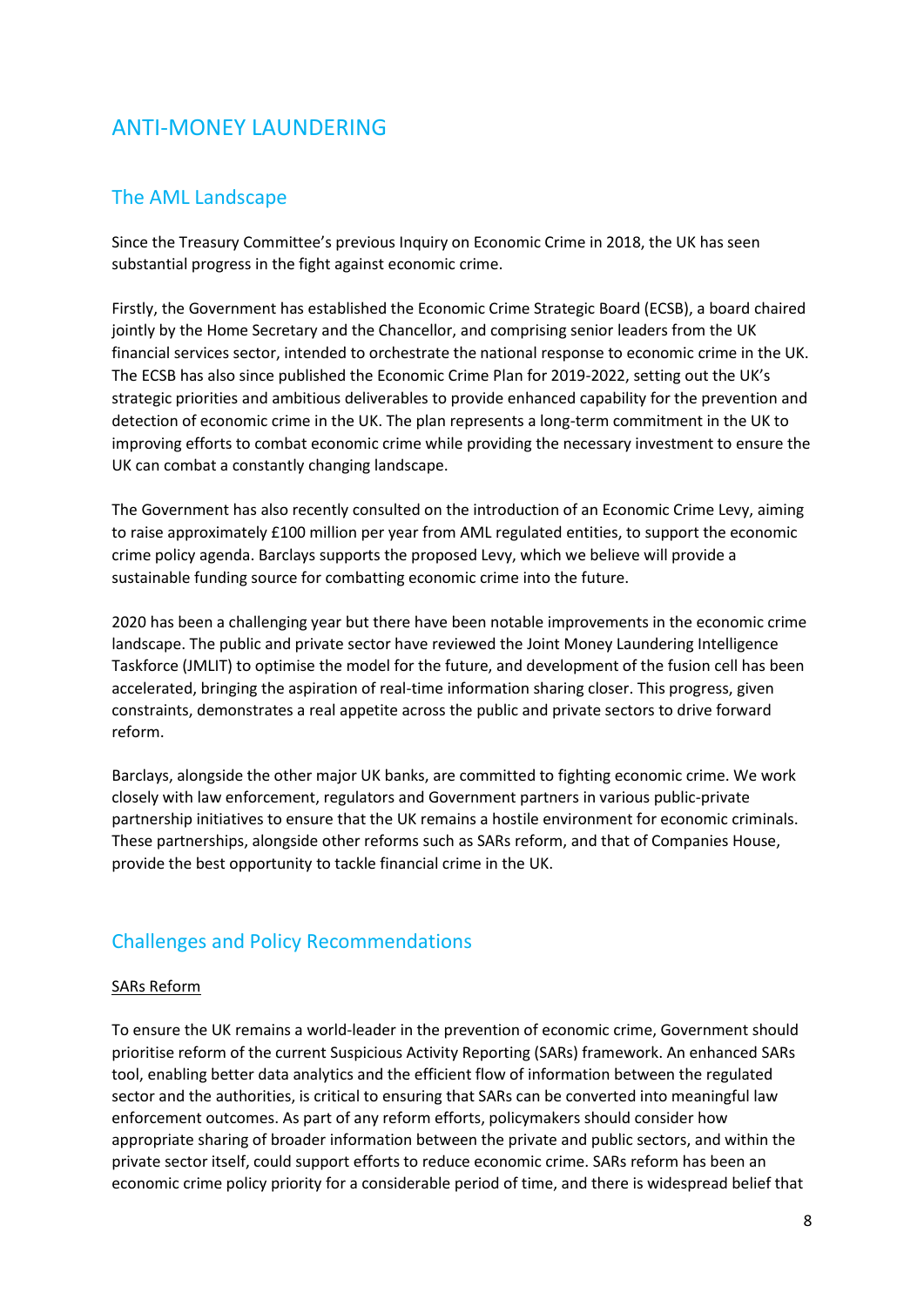an effective regime will provide the bedrock of a highly effective economic crime framework in the UK. It is therefore fundamental that Government priorities and delivers SAR reform at pace.

#### Reform Through Regulatory Guidance, Rather than Legislation

A key challenge in the fight against economic crime in the UK is the slower pace of reform. The relatively slow legislative approach taken in the UK can be compared to the regulatory guidance approach taken in the US. In the US, action has been driven through the Bank Secrecy Act Advisory Group (BSAAG) – a group comprised of representatives from federal regulatory law enforcement agencies and financial institutions - which created a specific AML working group in June 2019 to develop recommendations for strengthening the national AML regime by increasing its effectiveness and efficiency. The efforts of this group has already led to FinCEN publishing an Advance notice of proposed rulemaking (ANPRM). The ANPRM introduces a new proposed definition of AML program effectiveness, the concept of Strategic AML Priorities (Priorities), and a possible regulatory requirement for risk assessments. Thematically the ANPRM aligns closely with the ultimate aims of the Economic Crime Plan and wider Economic Crime reform programme in the UK.

The approach of reform through regulatory guidance as opposed to time-consuming legislation may be a model that could be leveraged to increase the pace of reform in the UK.

#### An Independent UK Sanctions Regime

 $\overline{a}$ 

As the UK moves towards its own independent sanctions regime in January, there will be a substantial administrative change in the sanctions lists used for screening. This is expected to drive a high volume of "re-alerts" for specific cases and there is a likelihood that a significant proportion of cases will have already been investigated and reviewed for sanctions risk. Nonetheless, significant resource will be required to re-work potential matches to ensure compliance with the new sanctions requirements. Government should work with the private sector to ensure the transition to an independent regime is as efficient as possible and avoids any duplication.

### The Office for Professional Body Anti-Money Laundering Supervision (OPBAS)

The Office for Professional Body Anti-Money Laundering Supervision (OPBAS) has made a concerted effort over the past two years to level up the regulatory environment across all regulated sectors. Since the end of 2018, proactive supervision of Professional Body Supervisors (PBSs) has also increased from 10% to 81%<sup>3</sup>. This is a significant achievement and represents a substantial improvement in the capacity of OPBAS to deliver a hostile environment for economic crime in the UK.

OPBAS, and other anti-money laundering regulators, could aid efficiency and effectiveness through seeking opportunities to align data sets. In their due diligence processes, a bank may need to understand what a client does and by whom they are regulated. This can be a challenge due to the number of regulators in the UK. A shared database, with similar data fields, would make this process

<sup>3</sup> OPBAS and FCA published 'Anti- Money Laundering Supervision by the Legal and Accountancy Professional Body Supervisors: progress and themes from 2019',